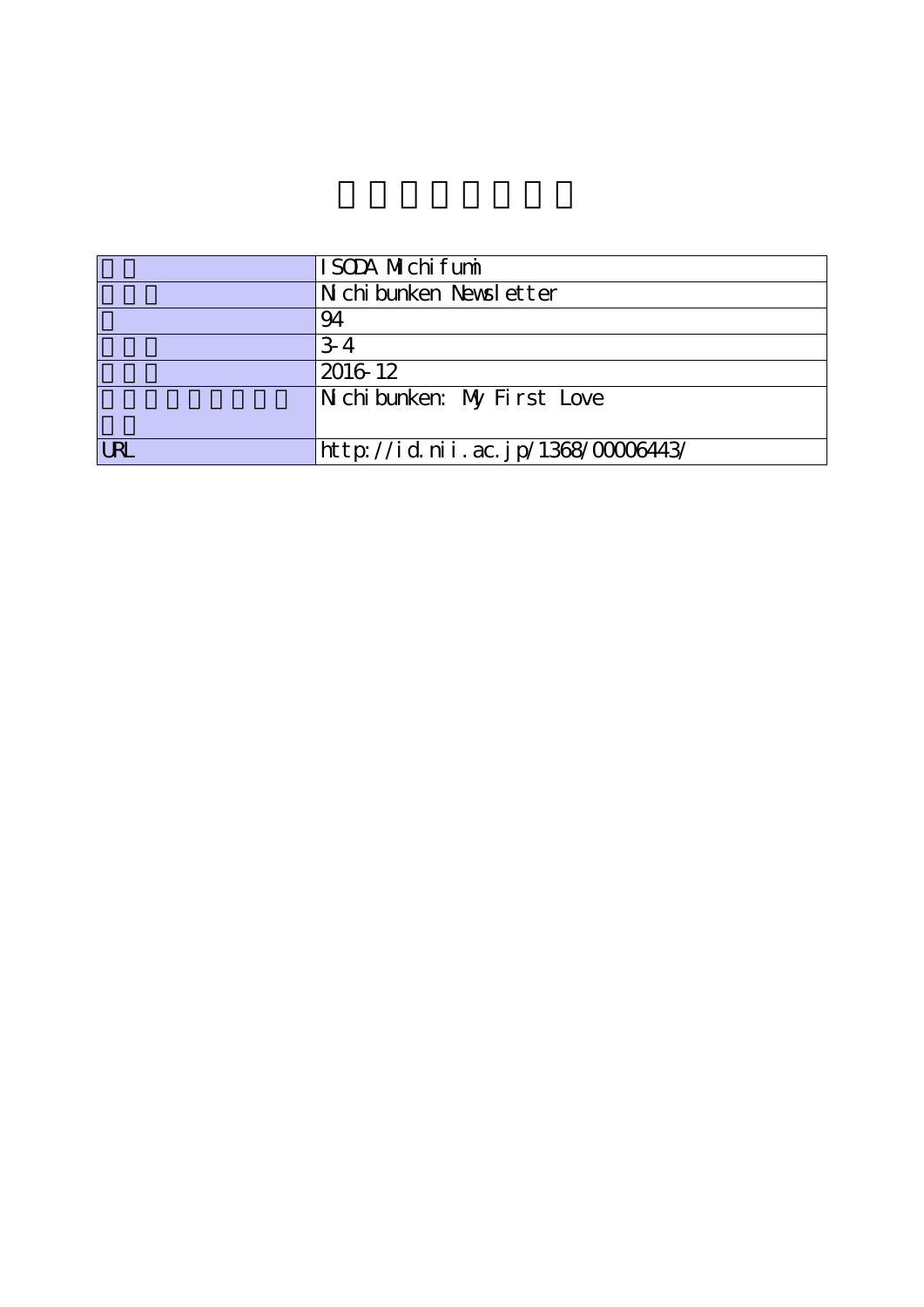

Looking back on my career, I realize that my relationship with Nichibunken now stretches back a quarter of a century. As early as my high school days, I knew that I wanted to study under the economic historian Hayami Akira, and I applied to Keio University with that in mind. But by the time I got there, Professor Hayami had moved to Nichibunken and, although I was still an undergraduate student at Keio, I chased him down at his office in Kyoto. That was the beginning of my association with this institution. In those days Nichibunken was surrounded by fields. In the summer the faculty and staff would help out cutting the grass. What a great place to study, I thought. And when I listened in on the conversations in the common room, the things the professors were saying were so fascinating that I quite forgot the passing of time. After a while, it was suggested that I should apply for a research fellowship for young scientists from the Japan Society for the Promotion of Science and designate Nichibunken as my receiving institution. I rented rooms in front of Katsura station and spent several years commuting to Nichibunken by bus. Everyone at Nichibunken had an astonishingly broad range of learning, and discussions used to cover every conceivable subject, ranging across international borders and disciplines. As a graduate student, I breathed deeply of that atmosphere of freedom, and for me they were happy times indeed. The people I encountered at Nichibunken in those days were quite extraordinary.

I found some engaged in dense academic study as well as others writing plays for the theater and performing music. I was astonished. I realized that this was a group of people with truly intellectual interests and talents. Professor Kasaya Kazuhiko, for example, in addition to his academic research, performed noh in Berlin. I was forty-five when I returned to Nichibunken to join the faculty, but the atmosphere when I was here as a young man is unforgettable. Although the environment and

## **Nichibunken: My First Love 日文研という初恋** ISODA Michihumi (Associate Professor) 磯田道史(准教授)

 思えば、私と日文研とのつきあいは、かれこれ 25 年になります。私は高校生の頃から社会経済史の速 水融先生につきたくて慶応義塾に入ったのですが、 入学してみると、速水先生は日文研に移っておられ、 学部生ながら、速水先生を追いかけて、日文研の研 究室をたずねたのです。それが、私と日文研のかか わりあいのはじめでした。そのころの日文研はまっ たく原っぱのなかにありました。夏になると、教官 も職員もみんなで草刈りをやっていて、いい研究所 だと思いました。またコモンルームで先生方の会話 を盗み聞きしてみると、内容が学問的に面白く、時 が経つのを忘れるほどでした。そのうち、日文研を 受け入れ機関にして学術振興会特別研究員をやらな いか、という話になりました。私は桂駅前に部屋を 借り、日文研にバスで数年間通いました。京都の日 文研には、びっくりするほど教養の広い人がいて、 国際・学際なんでもありで議論していました。大学 院生時代の私は、日文研で、この自由な雰囲気を大 いに吸うことができ、ほんとうに楽しい時間をすご しました。なにしろ、そこでみた日文研の人たちは、 とんでもない人たちでした。かたい学問をやってい るかと思えば、演劇の脚本を書いたり、音楽までやっ たりするのです。驚きました。ほんとうの意味で、 超絶な「知的体力」をもった人のあつまりなのだろ うと思いました。笠谷和比古先生などは学問のほか にベルリンで能の楽劇を上演されたほどです。齢 45 にして、ふたたび日文研にお世話になることになっ たのですが、私は 20 歳そこそこの時に見た、あの 日文研の雰囲気を忘れることができません。環境や 状況は変わっても、その良さは、いまでも、しっか り残っていると感じています。日文研は私にとって 学問的な「初恋の人」です。やっと一緒になれたの ですから、この気持ちを大切にしながら、実のこもっ たつとめをして、この研究所の理想をひろめてゆき たいと思っています。 (原文:日本語)